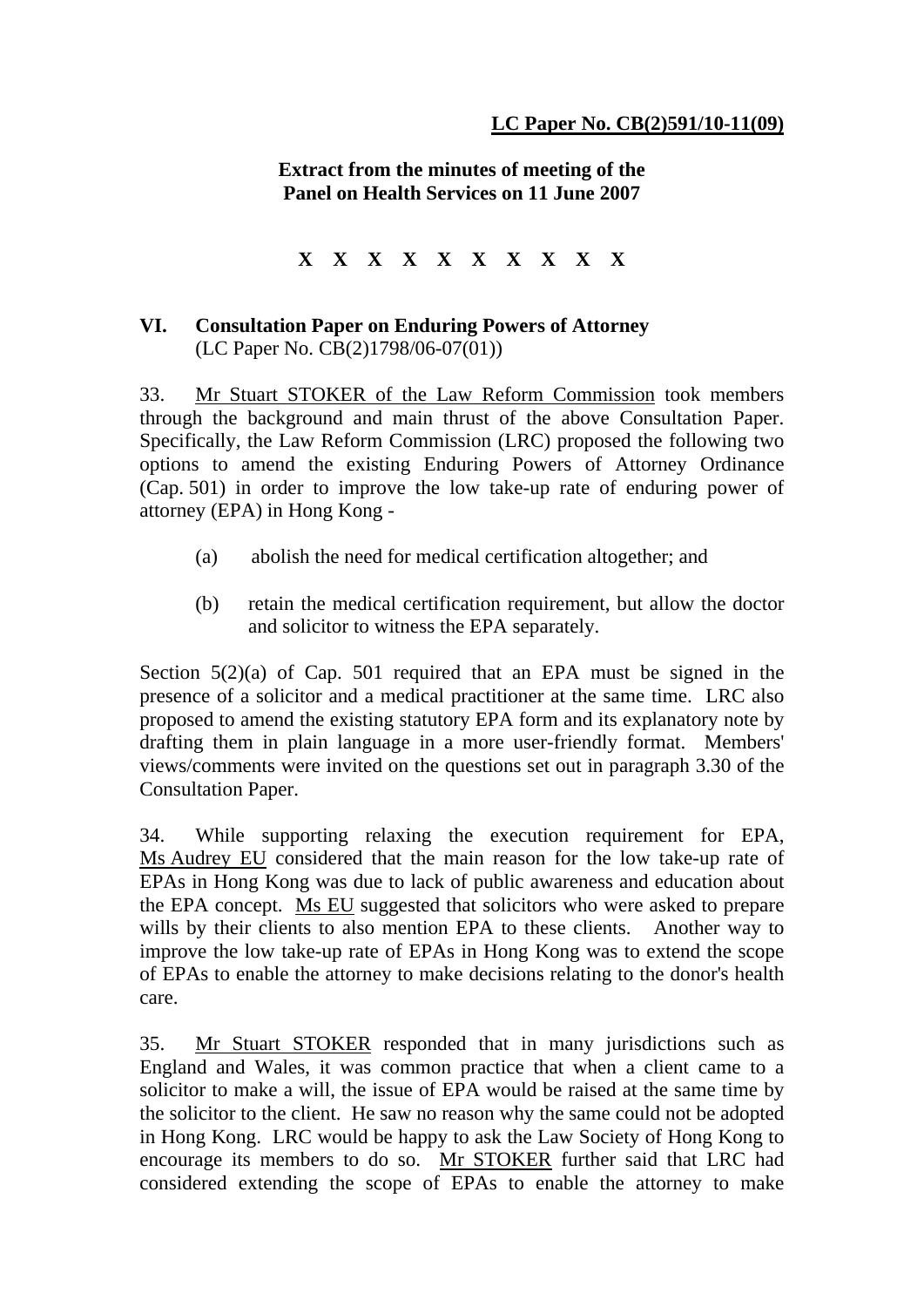decisions relating to the donor's health care in its study on how to improve the take-up rate of EPAs in Hong Kong. For a variety of reasons, LRC had decided to keep advance directives in relation to medical treatment separate from the EPA. On 16 August 2006, LRC released its report on Substitute decision-making and advance directives in relation to medical treatment. In relation to advance directives, LRC had put forward a model form of advance directive which could be used by those wishing to make decisions as to their future health care. Although there were separate forms and procedures for EPAs and advanced directives in relation to medical treatment, there was no reason why a solicitor could not mention both EPA and advance directive to their clients when the latter came to him to make a will.

36. Ms Audrey EU said that in the event that the requirement of a medical practitioner be present at the execution of an EPA be removed should not prevent an attorney from seeking the opinions of a medical practitioner if in doubt. Mr STOKER responded that in jurisdictions where there was no mandatory requirement of certification of EPAs by a medical practitioner, good practice demanded that medical certification should be obtained in cases of doubt.

37. Dr KWOK Ka-ki considered that the low take-up rate of EPAs in Hong Kong was not mainly due to the existing requirement that a solicitor and a doctor must both be present at the signing of an EPA, as most people who wished to make an EPA were probably staying in hospitals where they should have no difficulty in finding a medical practitioner to sign the EPA, but in the lack of public understanding about the EPA concept. To address such, Dr KWOK urged LRC to enlist the participation of doctors, patients' groups and medical social workers in raising public awareness and education about the EPA concept. Dr KWOK remained of the view that the scope of EPA should best be extended to cover advance directives in relation to medical treatment.

38. Mr Stuart STOKER agreed that people should not encounter much difficulty in finding a medical practitioner to sign an EPA while they were staying in hospital, but feedback from solicitors revealed that the existing execution requirement was a deterrent to people not in the hospital situation who contemplated making an EPA. Apart from the cost of enlisting a medical practitioner, there were logistical arrangements needed to be made to arrange for both a solicitor and a medical practitioner to be present at the same time to sign an EPA. Mr STOKER further said that in the course of preparing the Consultation Paper, LRC had consulted a number of patient groups on ways to promote public awareness and education on EPAs.

39. Mrs Selina CHOW opined that whilst it was important to simplify the execution process and make the EPA form more user-friendly, efforts should first and foremost be focused on promoting public awareness and understanding of the EPA concept.